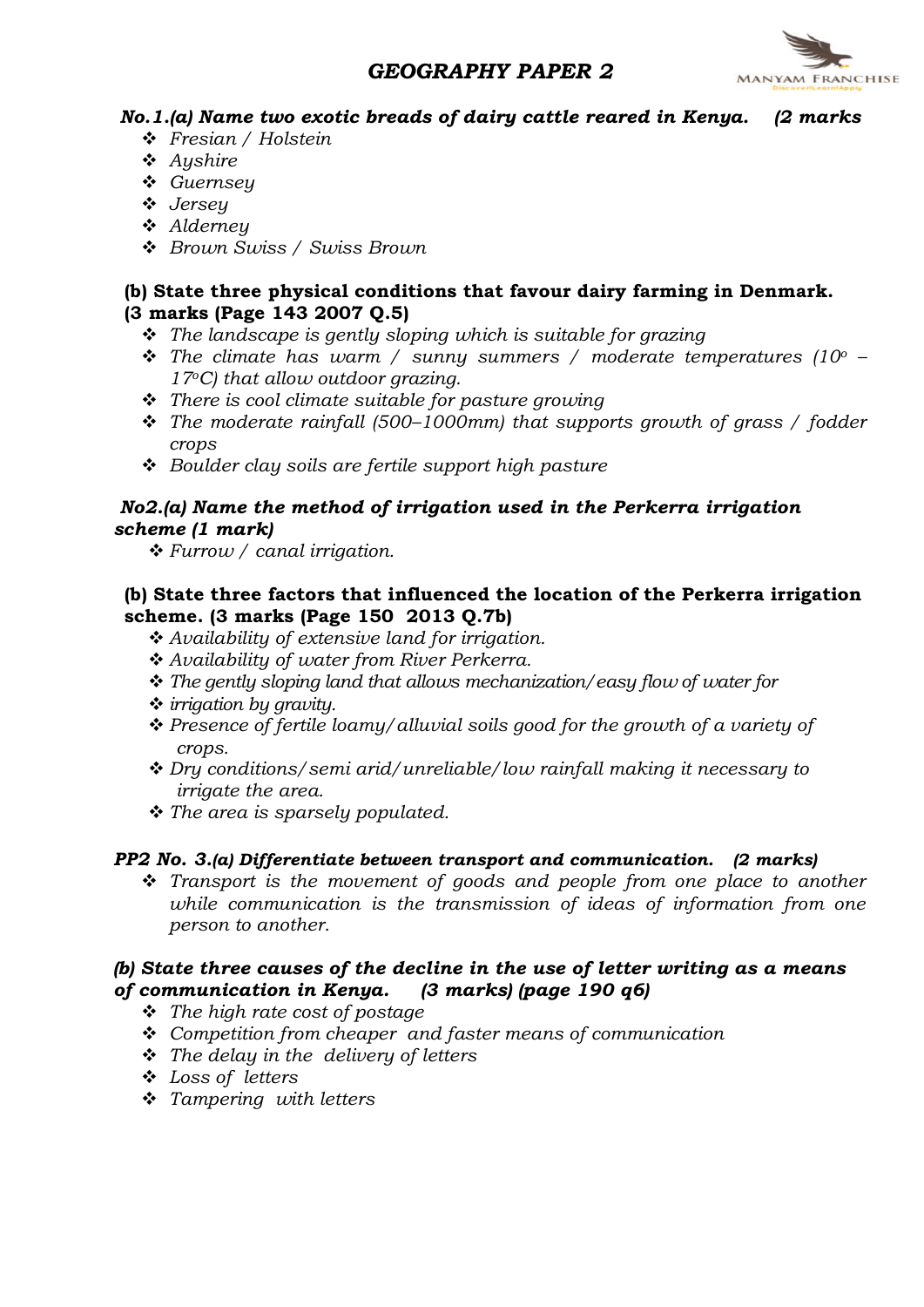## PP2 No. 4(a). Why is Kenya's petroleum refinery located at Moml  $_{MANTYAM FRRNCHISE}$ (2 marks

 $\div$  It is easier to transport refined petroleum products than crude hence the need to process crude oil at the port of entry/ crude oil the raw material for the refinery comes by sea/ $\ddot{i}$  is cheaper to transport to the port of Mombasa/closeness to the source of raw material/Mombasa is the only port of entry.

### (b)State three ways in which the clearing of forests has affected the natural environment in Kenya. (3 marks)

- $\cdot \cdot$  It has led to reduced volume of water in the rivers / caused drying up of rivers.
- $\cdot$  It has led to the destruction of the natural habitat of wildlife. It has endangered some of the wildlife species.
- $\div$  It has led to changes in the rainfall pattern/ Desertification.
- $\div$  It has interfered with the beauty of the environment / lowered the aesthetic value of the environment.
- $\div$  It has disrupted the ecosystem
- $\cdot$  It has accelerated soil erosion.

## PP2 No. 5.(a) State three measures which the government of Kenya has taken to reduce infant mortality.  $\qquad$  (3 marks) taken to reduce infant mortality.

- $\cdot$  Good nutrition
- $\triangle$  Education
- $\div$  Better health
- $\triangleleft$  Advanced technology

### (b) Give three negative effects of low population growth in a country. (3 marks)

- $\cdot \cdot$  It leads to under utilization of resources,
- $\div$  It leads to reduced market or goods
- $\ddot{\cdot}$  It leads to reduced labour force / it is expensive to provide medical care / transport

## PP2 No. 6.Use the map below to answer questions a (i) and (ii)



## a) Name

(i) The rivers marked  $E$ ,  $F$  and  $G$  (3 marks)

- $\mathbf{\hat{E}}$  R. Congo.
- $\mathbf{\hat{F}}$  R. Zambezi.
- $\triangleleft$  **G** R. Orange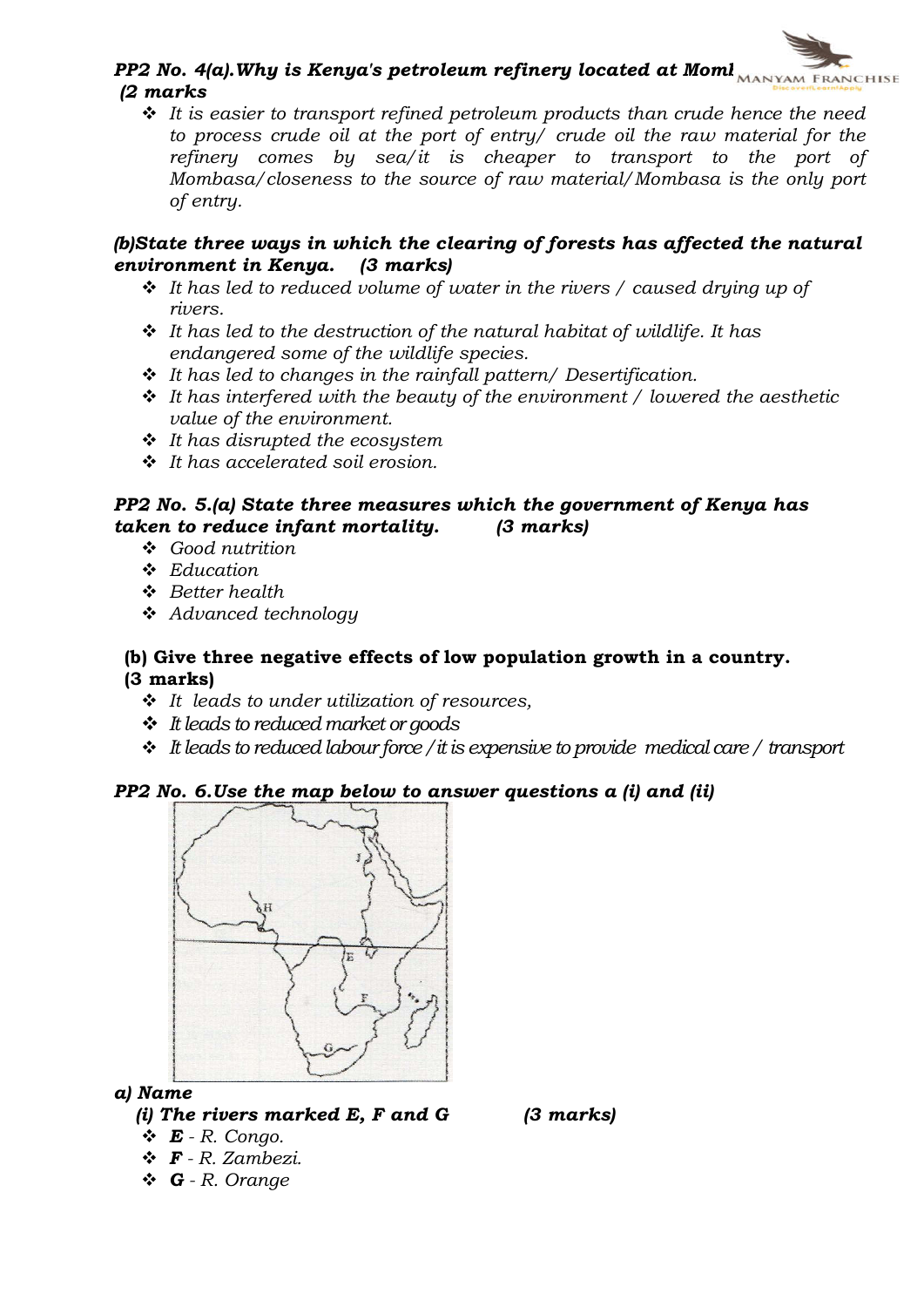(ii) The human-made lakes marked H and J.  $(2 \text{ marks})$ 



 $\triangleleft$  **H** - Kainji

## $\dot{\bullet}$  **J** – Nasser

## (iii) Explain four measures which should be taken to improve inland<br>water transport in Africa. (8 marks) water transport in Africa.

- $\cdot \cdot$  The waterways should be dredged regularly to control siltation/maintain constant depth of the rivers and lakes for easier navigation.
- $\triangleleft$  Dams/barrages should be constructed to control flooding hence allowing navigation.
- $\div$  Constructing canals/canalizing the rivers where waterfalls, rapids or rock outcrops exist to bypass obstacles that hinder navigation.
- $\div$  Constant clearing/controlling the growth of vegetation to allow free movement of vessels.
- $\div$  Using modern vessels and equipment to improve the efficiency of handling cargo/passenger service.
- $\triangleleft$  Removal of rock obstacles from river beds to allow free navigation.

## b) State four ways in which communication contributes to economic development in Kenya. (4 marks)

- $\cdot$  Technological efficiency in communication makes business transactions easier/faster.
- $\cdot$  Modern communication networks allow for the spread of ideas/information for decision making which enhances economic development.
- $\div$  Communication promotes development of related industries/business opportunities.
- $\triangleleft$  Communication services provide employment opportunities.
- $\div$  Communication connectivity promotes mobility of labour.
- v Individuals/Companies/Government earns income /derives revenue from communication services.
- $\triangleq$  Communication facilitates marketing of products thus a wider market

## c) Explain four problems facing railway transport in Africa. (8 marks)

- $\triangle$  African countries use a different railway gauges which makes it difficult to have an integrated railway transport system/transhipment of goods.
- $\triangleleft$  Construction of railways requires large amounts of capital that most countries lack, either to extend or maintain the existing lines.
- $\triangleleft$  Accidents/vandalism/uprooting of the railway line causes great losses/delays in transportation.
- $\hat{v}$  Tropical storm waters at times wash away vital sections of the railway lines thereby disrupting transport/causes accidents.
- $\triangleleft$  Railway transport faces stiff competition from the faster/flexible means of transport such as road and air transport hence under-utilization of railway facilities.
- $\div$  Fuelling/maintenance of railway stations and other related overhead costs are high thus reducing profit margins.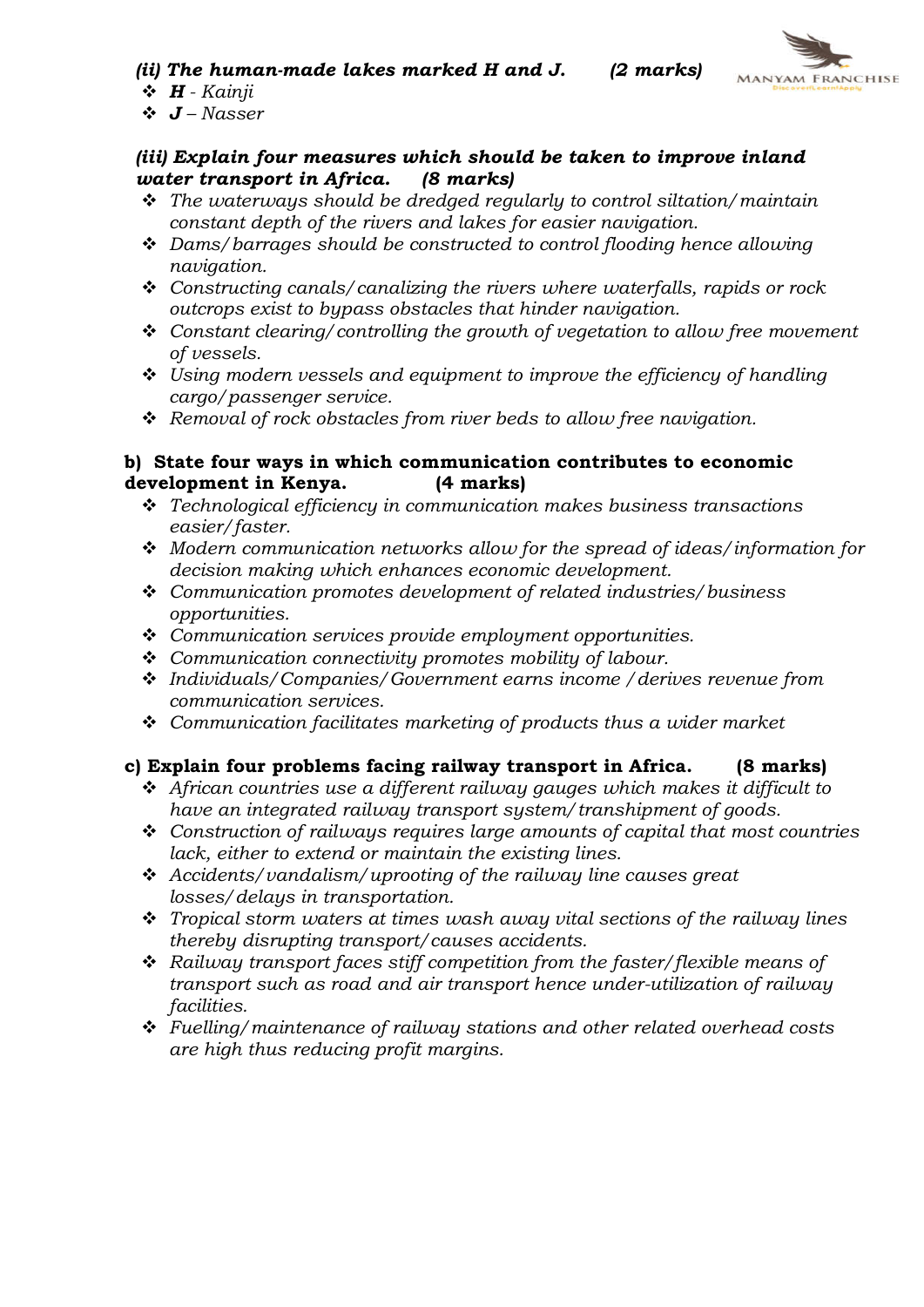PP2 No. 7. Study the photograph below and answer questions  $\mu_{\text{MANYAM FRMCHISE}}$ 



(a) i Name: (i) the mining methods shown in the photograph; (1 mark)  $\triangleq$  Panning/alluvial mining/placer mining

## (ii) two minerals that may be mined using the method shown in the photograph. (2 marks) –

- v Gold,
- ◆ Diamond,
- $\triangleleft$  Platinum,
- $\div$  Tin

(b) (i) Using evidence from the photograph, give four indicators that show that the weather was hot when the photograph was taken. (4 marks)

- $\triangleleft$  Almost all the miners have removed their shirts/bare chested.
- $\div$  Some miners are wearing hats/head scarfs
- $\cdot \cdot$  The sky is clear.
- $\hat{\mathbf{v}}$  The shadows indicate that the sun is almost overhead.
- $\div$  Use of an umbrella by a person at the middle ground.
- $\div$  Bodies are glistering with sweat/sweaty bodies.
- $\hat{\mathbf{v}}$  There is a reflection of the sun rays on the water surface.

### (ii) Describe how minerals are obtained using the mining method shown in the photograph.(5 marks)

 $\div$  A mixture of water, solid/mud and mineral particles is scooped from the water bed using a pan. Water is added if the mixture is thick/if the water is excess it is decanted. The material scooped is swirled in the pan. This separates the lighter material from the heavier particles which contain the mineral particles. The lighter material is removed/poured out. The heavier materials are sorted to display mineral particles. The mineral particles are collected from the pan.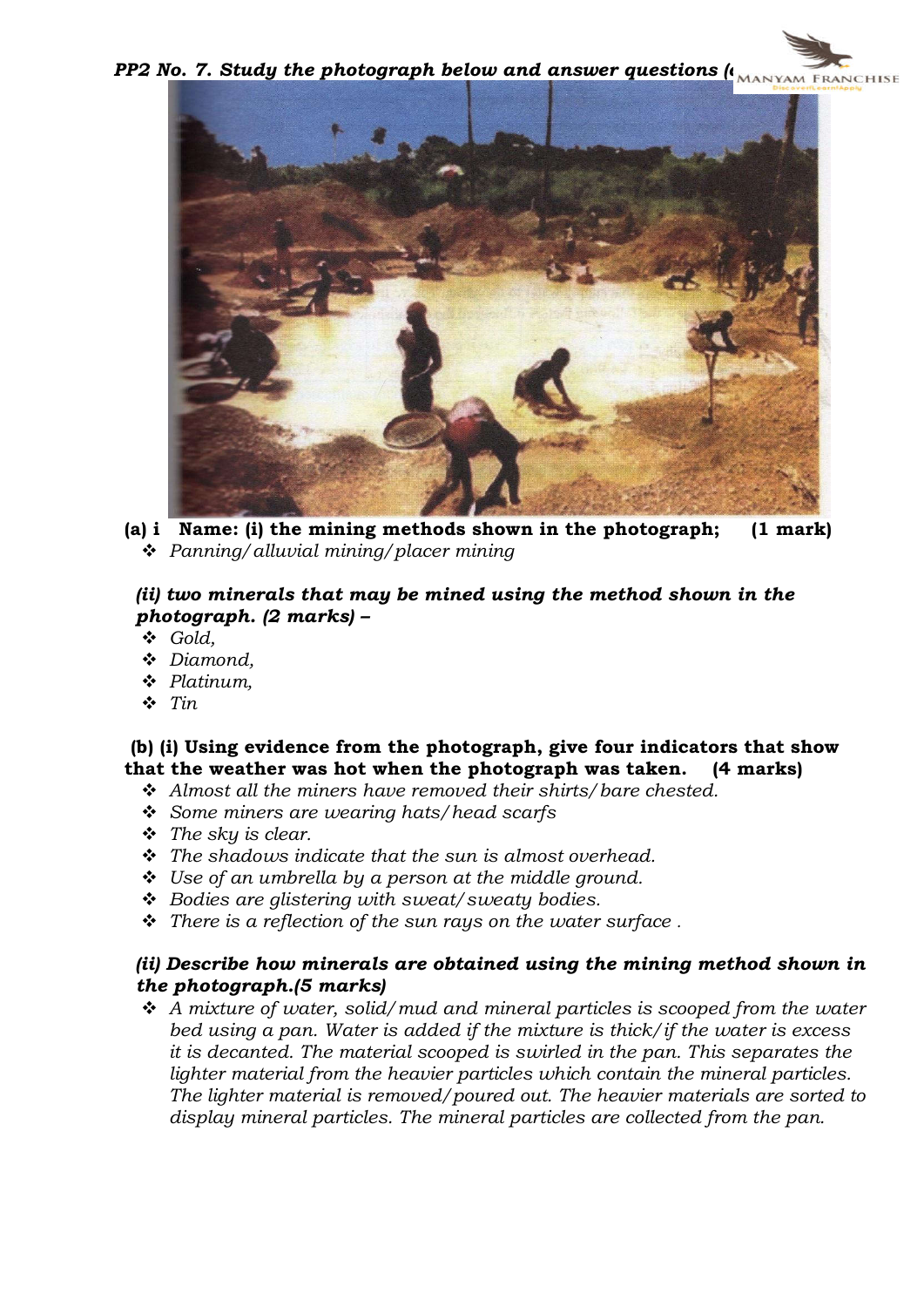## (iii) Citing evidence from the photograph, explain two ways  $i_{\text{MANYAM FRANCHISE}}$ mining method shown has affected the environment. (4 man  $\frac{1}{n}$ )

- $\hat{\mathbf{v}}$  The scooping of materials has led to water pollution as indicated by the brown colour stagnant water which may make it unfit for people to use.
- $\cdot \cdot$  The continuous scooping and dumping of the waste has led to land dereliction as indicated by the depression and heaps of waste material.
- $\cdot \cdot$  The method has led to destruction of vegetation as miners cleared the land to acces the area with the mineral as indicated by absence of vegetation/bare ground/in the foreground/middle ground.
- $\hat{\mathbf{v}}$  The method has led to loss of biodiversity/destroyed the ecosystem as indicated by the absence of plant life where mining is taking place

### (iv) Apart from the method shown in the photograph, name three other mining methods.(3 marks) :

- $\div$  Opencast/stripping method,
- $\triangleleft$  Deep shaft/underground method/solution.
- $\triangleleft$  Adit/drift/horizon/tunnel method/slope mining,
- ◆ Drilling method.

## (c) Explain how the following factors influence the occurrence of minerals:

- (i) evaporation; (2 marks)
- $\div$  High temperatures in arid and semi-arid areas cause evaporation of water in lakes/seas. This leads to high concentration of mineral salts in the water. Continued evaporation causes further recrystallization of the salts which may thereafter be attracted as minerals such as soda ash and common salt/deposition of salts near the surface

## (ii) vulcanicity; (2 marks)

 $\div$  When molten magma intrudes into rock joints minerals contained in the magma embedded in the joints called veins. Such minerals as tin and copper occur in this form/Hot springs/geysers. Fumaroles bring minerals to the earth's surface

## (iii) metamorphism (2 marks)

 $\div$  High pressure and heat cause recrystallization and hardening of certain rocks causing them to change their nature to and become minerals such as diamond.

#### PP2 No. 8.a) (i) Name two settlement patterns. (2 marks)

- v Nucleated settlement/ clustered
- v Dispersed settlement /scattered
- $\ddot{\bullet}$  Linear settlement
- v Radial settlement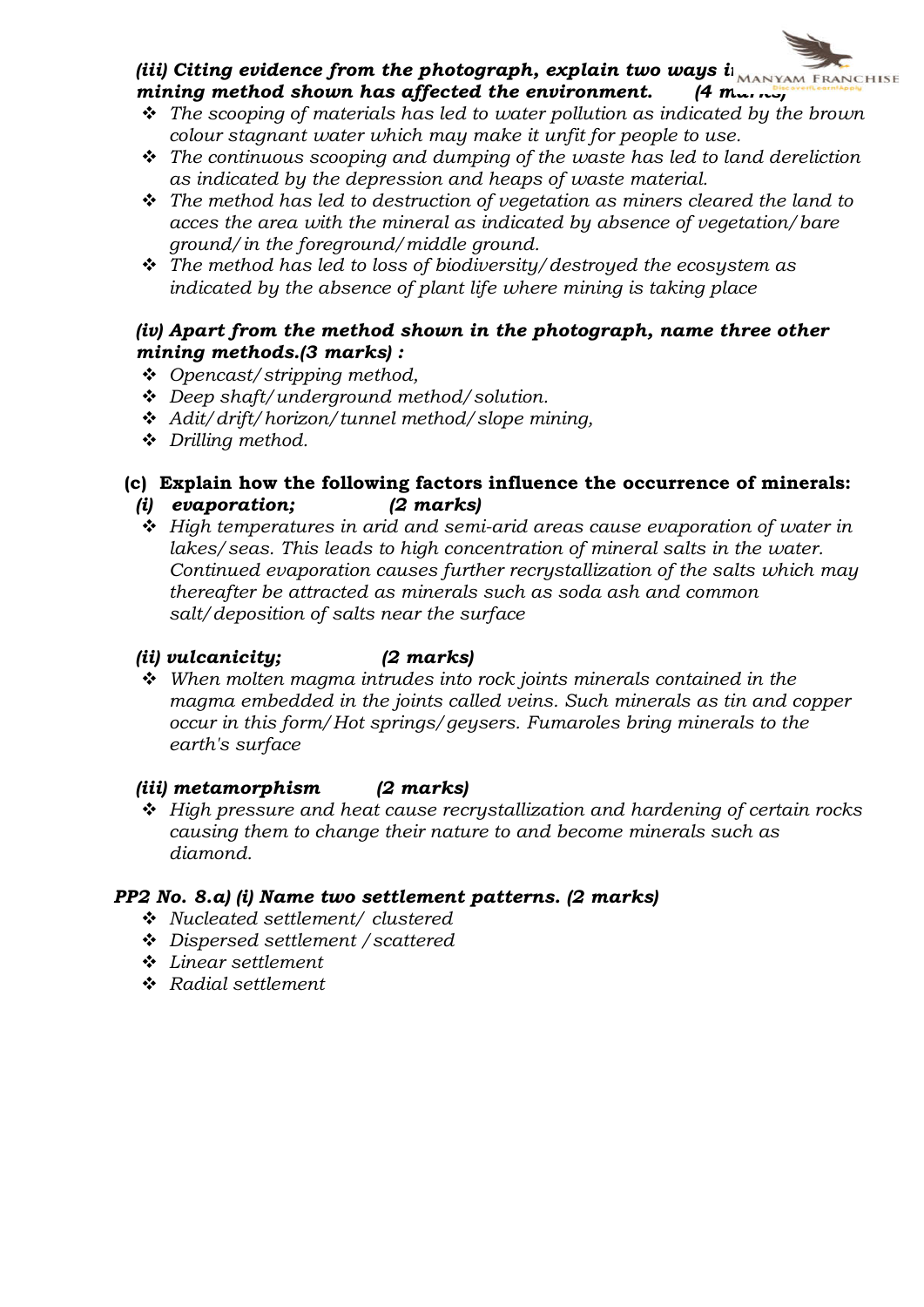# *(ii)* Explain four physical factors that influence settlement. (8 MANYAM FRANCHISE

- $\triangleq$  Areas that receive high reliable rainfall attract more people successive the engage in arable farming/ares that receive low rainfall have fewer people as they are unsuitable for arable farming.
- $\hat{\mathbf{v}}$  Areas near water bodies attract dense settlements as the water is available for domestic/ industrial use /areas of scarcity water discourages settlement since it is difficult to get water hence low productivity.
- $\hat{\cdot}$  Areas with cool moderate temperature are densely settled as they can support agriculture / human life. Areas with extreme temperatures are sparsely settled as they are uncomfortable for human beings.
- \* Areas with fertile soils attract settlement as a wide range of crops can be grown / poor soils/ poorly drained soils are unsuitable for arable farming / are prone to water diseases.

## (b) (i) Explain how the following factors have led to the growth of Thika town.

## - Location; (2 marks)

 $\div$  Its proximity to Nairobi has led to industrial expansion as Nairobi acts as market to its products/supplies

## - Transport; (2 marks)

 $\cdot$  It has a railway / road connection which provides easy movement of food/people/raw materials/finished products

## - Land. (2 marks

- $\cdot \cdot$  There is ample/flat land for development of industries/settlement
- $\hat{\mathbf{v}}$  The cost of land is relatively cheap hence attracts investors

## (ii) Apart from being a transport and communication centre, give three other functions of Thika town. (3 marks)

- $\cdot$  It has a railway/ road connection which provides easy movement of food/people
- $\div$  It is an industrial center
- $\div$  It is an educational center
- $\cdot$  It is a commercial center
- $\div$  It is an administrative center
- $\cdot$  It is recreational center
- $\div$  It is a religious center.

## (c) Explain three positive effects of urbanization to a country. (6 marks

- $\cdot \cdot$  It encourages national unity as people of different nationalities come together and interact
- $\cdot \cdot$  It promotes links between countries as communication networks tend to focus on and are more developed in urban centres
- $\cdot$  It provides emploument opportunities through the establishment of commercial and industrial activities which attract population that provide labour.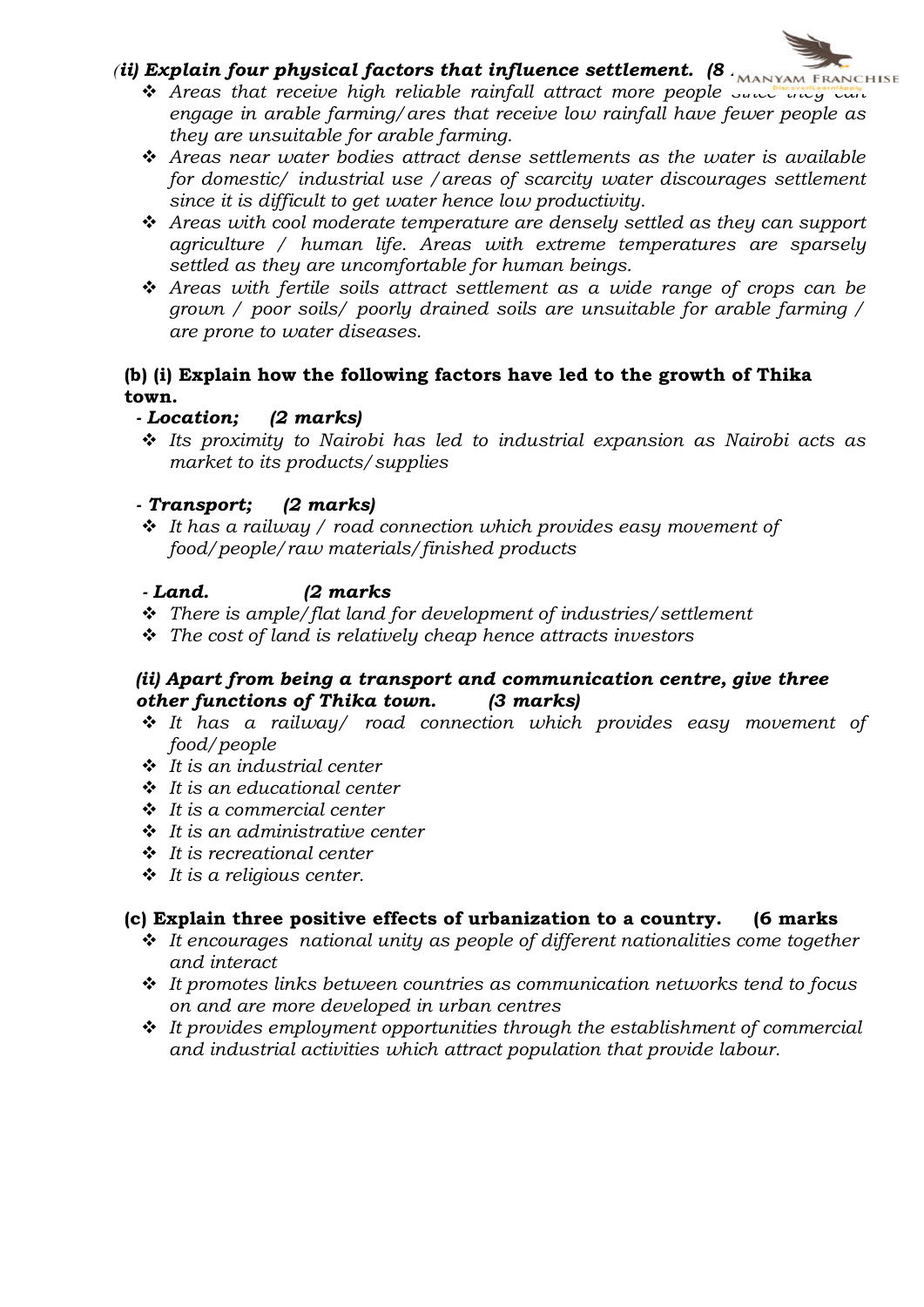

No. 9.(a) Identify three sources of renewable energy.  $\overline{a}$  MANYAM FRANCHISE

- $\div$  Wind
- $\mathbf{\hat{v}}$  Sun
- $\cdot$  Water
- $\div$  Tides / waves
- $\div$  Geothermal steam
- $\div$  Biomass
- v Wood/trees
- $\div$  Drought animals

## (b) (i) Name three main Hydro Electric Power Stations along the River Tana. (3 marks)

- $Masinaa$
- $\triangle$  Kamburu
- v Gitaru
- $\div$  Kindaruma
- $\div$  Kiambere

### (ii) Apart from providing electric power, state four other benefits of the<br>dams along the River Tana. (4 marks) dams along the River Tana.

- $\hat{\mathbf{v}}$  The reservoirs provide water for domestic use / industrial use/irrigation.
- $\cdot \cdot$  The dams / reservoirs are tourist attractions.
- $\cdot \cdot$  The reservoirs are fresh water fisheries.
- $\triangleq$  The reservoirs modify local climate.
- $\cdot \cdot$  The dams act as bridges across the river.
- $\triangleq$  The dams and reservoirs control floods downsteam.

## (iii) Identify two problems that affect the production of power from the stations along River Tana. (2 marks)

- $\div$  Fluctuations of water levels in the reservoirs.
- $\cdot$  Inadequate capital for maintenance / high cost of dredging/expansion.
- $\div$  Silting of the reservoirs

## (c) Explain four measures the Government of Kenya has taken to conserve energy. (8 marks)

- $\div$  Encouraging people to use renewable sources in order to reduce the overreliance on fossil fuels,
- $\triangle$  Developing energy saving technologies in order to reduce the high consumption of energy,
- $\triangle$  Enforcing the legislation against indiscriminate cutting down of trees for fuel thus conserving existing resources.
- $\triangleleft$  Educating the public on the careful use of energy in order to save it.
- $\div$  Progress taxation on energy consumption in order to discourage the misuse of energy,
- $\cdot \cdot$  Proper planning of road networks in urban areas to reduce traffic jams hence saving on fuel consumption,
- $\triangle$  Encouraging the use of public transport/walking/cycling/railway in order to reduce the number of vehicles on the roads thus reducing energy consumption,
- $\div$  Discouraging importation of high fuel consumption vehicles to reduce amount of fuel used.
- $\ddot{\cdot}$  Encouraging afforestation/reafforestation for continuous supply of wood fuel.